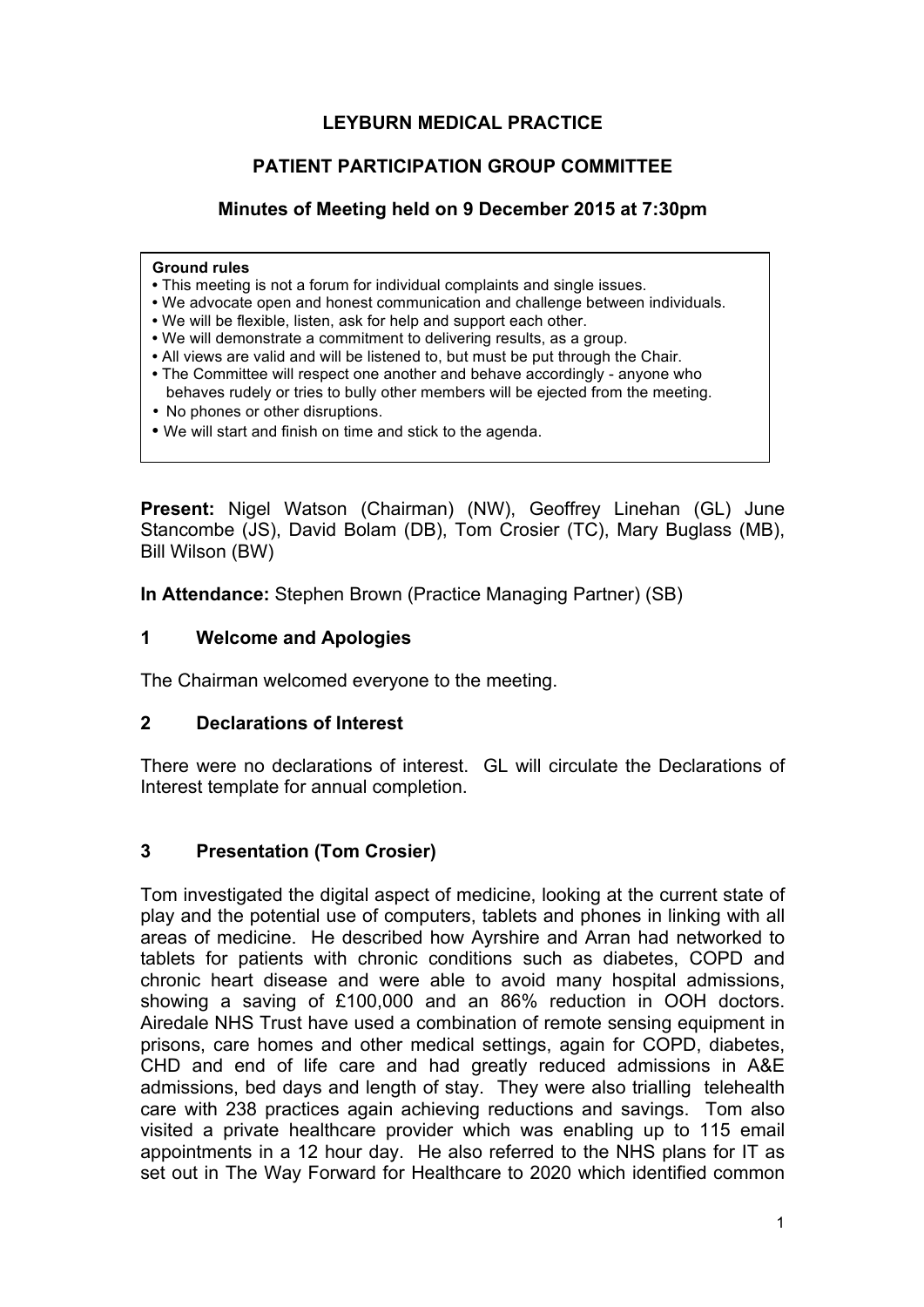aims for the health service and which appeared to show digital information as the key way forward. Discussion took place about the potential for econsultations as well as the possibility of using the Friarage as a hub similar to the Airedale hub. SB said that part of the recent grant of £1.4 million was to be used as a six-month pilot for e-consultations and then the CCG would have to decide if there was a business case to fund it. Initially e-consultations were planned for chronic disease reviews within the practice. It was noted that the CCG had developed a digital road map but had yet to specifically apply it.

Tom left the meeting at this point to respond to an emergency call-out.

## **4 Minutes of the last meeting and Matters Arising**

DB requested a correction on age 2, Item 4 to change CCG to PPG, this was agreed. A question was raised about CQC inspections but SB had no information at the present time. The minutes of the previous meetings were agreed and accepted.

## **5 Correspondence received/Meetings attended**

JS reported that she had attended the Patient Congress in November at Tennants. The meeting had been most informative ad included updates on seventeen items that covered buildings, staffing, clinical pathways, new wheelchair services, urgent care, transport reviews, autism diagnosis, winter planning and consultations about 'Stop Before the Op' initiatives regarding smoking cessation.

DB reported that he had attended ambulance meetings the main topics of which were the CQC report last January regarding cleanliness of ambulances which has been addressed by extra staff and response times to Red 1 and 2 calls which have improved but were down in October. He also reported that the ambulance trust is trialling an urgent care system in West Yorkshire which was aimed at keeping patients out of hospital and involved using nursing staff with paramedics to see and treat patients. This appeared to be working well but it is in a metropolitan area with a high population. DB said that this pilot was for the whole country and NHS England was watching it closely.

## **6 Raising Awareness**

NW apologised for not putting an item on the agenda specifically relating to the workplan for 2015-16 but said that all the topics discussed under items 6-8 would make up the plan.

## a Newsletter

It had been agreed at the AGM that the newsletter should be published on the website. MB will forward a copy to SB. SB reported that the website needs refreshing but is waiting for system one to update patient online and after that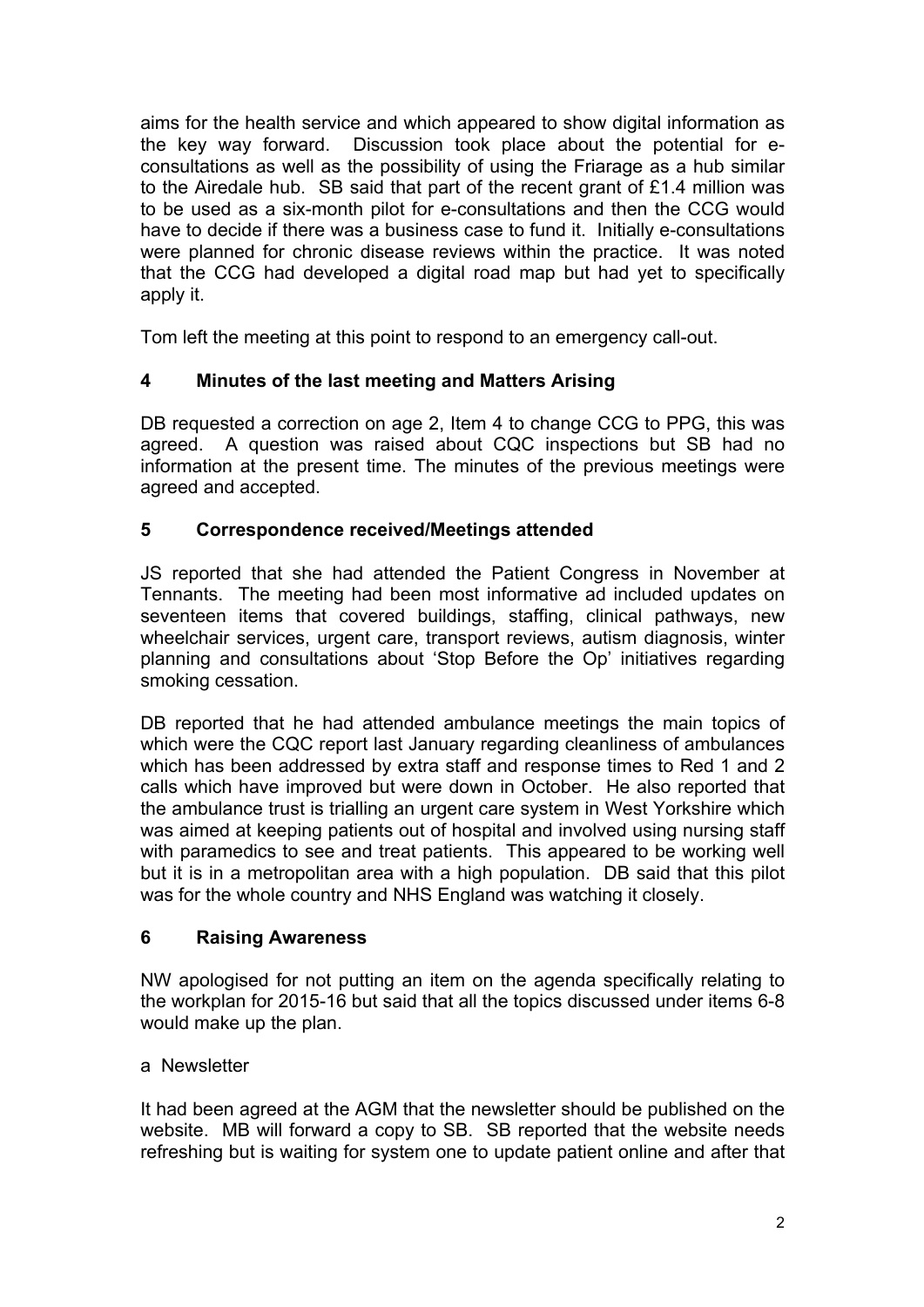he will go ahead with the update. NW agreed to review the PPG part of the website and liaise with SB about any changes.

#### b Noticeboard

It was agreed to continue with the PPG noticeboard. SB had added a copy the patient comments received.

c AGM

It was agreed that the AGM had been well attended but in future any member of the public speaking should be asked to give their name and details about any interest group they were representing. It was felt that both the AGM and the Open Evening were a good vehicle for promoting the PPG. NW felt asked SB if the PPG could assist in promoting Dr Wild's vision of shared care and that it could be included in the workplan for next year.

d Future speakers/members presentations

NW will contact Jonathan Langhorne about the date of the next meeting and DB will speak about the Ambulance Trust at the subsequent meeting.

#### **7 Monitoring Practice Performance**

SB had added a copy the patient comments received to the noticeboard. This item will be an ongoing part of the PPG workplan.

a Extended hours

Evening surgeries are continuing.

b Friends and Family Test

This is an ongoing system.

c Outpatient Clinics

As reported at the AGM, these clinics are gradually being utilised.

d Vitrucare

SB reported that this is currently being tested with a small number of patients prior to a re-launch in the New Year.

e Dales Project

SB reported that there is a slight hiatus with this due to the retirement of Vicky Pleydell. JS said that at the Patient Congress, Vicky Pleydell had said that